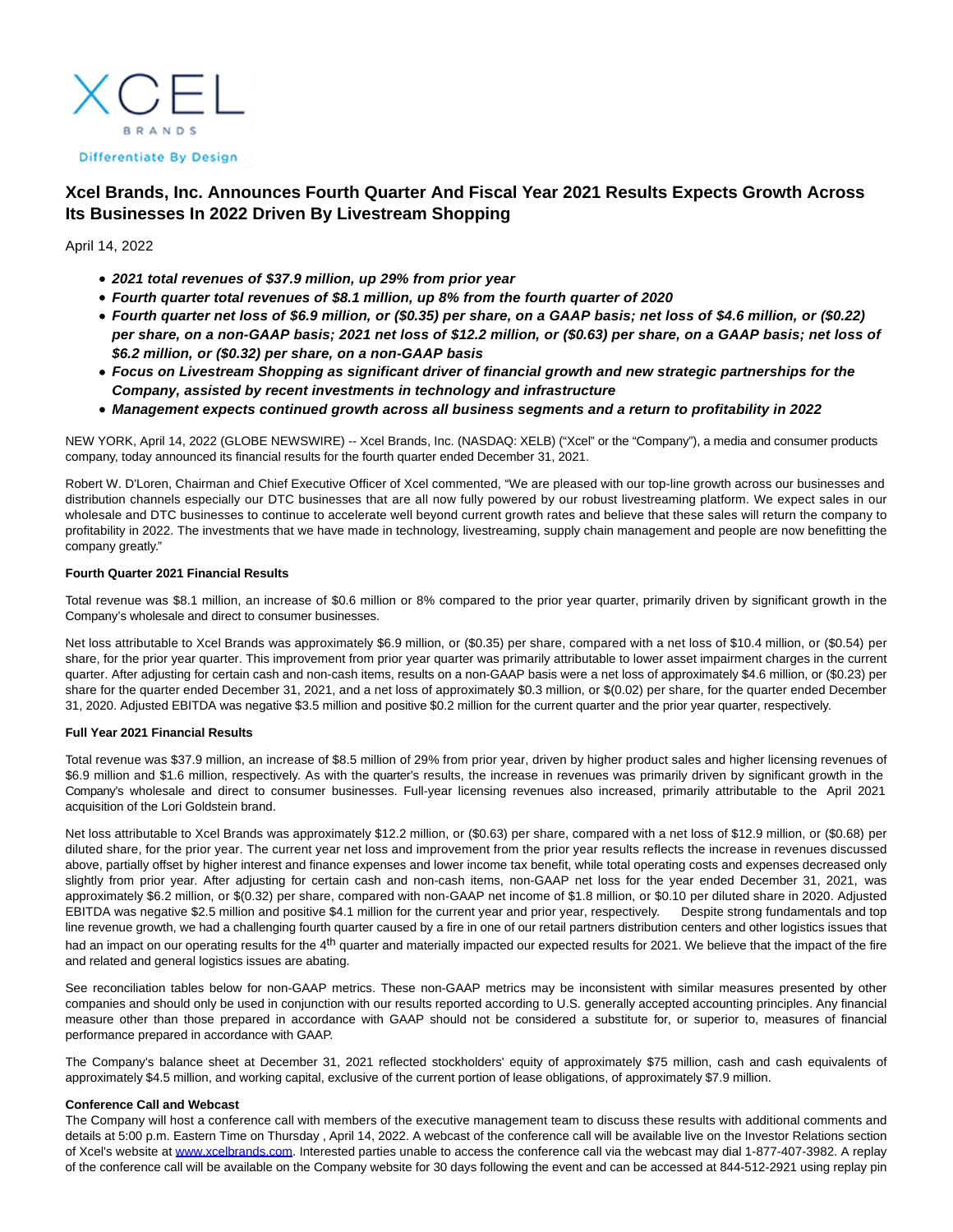#### number 13729080.

### **About Xcel Brands**

Xcel Brands, Inc. (NASDAQ:XELB) is a media and consumer products company engaged in the design, production, marketing, live streaming, wholesale distribution, and direct-to-consumer sales of branded apparel, footwear, accessories, fine jewelry, home goods and other consumer products, and the acquisition of dynamic consumer lifestyle brands. Xcel was founded in 2011 with a vision to reimagine shopping, entertainment, and social media as one thing. Xcel owns the Isaac Mizrahi, Judith Ripka, Halston, LOGO by Lori Goldstein, and C. Wonder brands, and it owns and manages the Longaberger brand through its controlling interest in Longaberger Licensing LLC, pioneering a true omni-channel sales strategy which includes the promotion and sale of products under its brands through interactive television, digital live-stream shopping, brick-and-mortar retail, and e-commerce channels. The company's brands have generated in excess of \$3 billion in retail sales via live streaming in interactive television and digital channels alone. Headquartered in New York City, Xcel Brands is led by an executive team with significant livestreaming, production, merchandising, design, marketing, retailing, and licensing experience, and a proven track record of success in elevating branded consumer products companies. With an experienced team of professionals focused on design, production, and digital marketing, Xcel maintains control of product quality and promotion across all of its product categories and distribution channels. Xcel differentiates by design. [www.xcelbrands.com](https://www.globenewswire.com/Tracker?data=hhzKtFMdAjHn3-ulj389xMBDMCTryUNHDFjfFw98PmzAi7-ltv_PdJhxwzCsHap8aIvzuVzNNQb1w2VLPkgduvFzegZ-AkyF_3vxxA5PUkY=)

### **Forward Looking Statements**

This press release contains forward-looking statements. All statements other than statements of historical fact contained in this press release, including statements regarding future events, our future financial performance, business strategy and plans and objectives of management for future operations, are forward-looking statements. We have attempted to identify forward-looking statements by terminology including "anticipates," "believes," "can," "continue," "ongoing," "could," "estimates," "expects," "intends," "may," "appears," "suggests," "future," "likely," "goal," "plans," "potential," "projects," "predicts," "seeks," "should," "would," "guidance," "confident" or "will" or the negative of these terms or other comparable terminology. These forward-looking statements include, but are not limited to, statements regarding our anticipated revenue, expenses, profitability, strategic plans and capital needs. These statements are based on information available to us on the date hereof and our current expectations, estimates and projections and are not guarantees of future performance. Forward-looking statements involve known and unknown risks, uncertainties, assumptions and other factors, including, without limitation, the risks discussed in the "Risk Factors" section and elsewhere in the Company's Annual Report on form 10-K for the year ended December 31, 2021 and its other filings with the SEC, which may cause our or our industry's actual results, levels of activity, performance or achievements to differ materially from those expressed or implied by these forward-looking statements. Moreover, we operate in a very competitive and rapidly changing environment. New risks emerge from time to time and it is not possible for us to predict all risk factors, nor can we address the impact of all factors on our business or the extent to which any factor, or combination of factors, may cause our actual results to differ materially from those contained in any forward-looking statements. You should not place undue reliance on any forward-looking statements. Except as expressly required by the federal securities laws, we undertake no obligation to update any forward-looking statements, whether as a result of new information, future events, changed circumstances or any other reason.

### **For further information please contact:**

Andrew Berger SM Berger & Company, Inc. 216-464-6400 [andrew@smberger.com](https://www.globenewswire.com/Tracker?data=5mMLkYlLWfCiAqoiisD3ZdgkibysbDO1T6LSE1ye25rGmN9ywskjA0GboowSK8XhSDpjHuBB7SUSCZvWxlPlkrY3K_izlJ3U1iYJXgD5Cic=)

# **Xcel Brands, Inc. and Subsidiaries Unaudited Condensed Consolidated Balance Sheets (in thousands, except share and per share data)**

|                                                                  |             | December 31,<br>2021 |    |         |  |  |
|------------------------------------------------------------------|-------------|----------------------|----|---------|--|--|
|                                                                  | (Unaudited) |                      |    |         |  |  |
| Assets                                                           |             |                      |    |         |  |  |
| <b>Current Assets:</b>                                           |             |                      |    |         |  |  |
| Cash and cash equivalents                                        | \$          | 4,483                | \$ | 4,957   |  |  |
| Accounts receivable, net                                         |             | 7,640                |    | 8,889   |  |  |
| Inventory                                                        |             | 3,375                |    | 1,216   |  |  |
| Prepaid expenses and other current assets                        |             | 1,681                |    | 1,085   |  |  |
| Total current assets                                             |             | 17,179               |    | 16,147  |  |  |
| Property and equipment, net                                      |             | 2,549                |    | 3,367   |  |  |
| Operating lease right-of-use assets                              |             | 6,314                |    | 8,668   |  |  |
| Trademarks and other intangibles, net                            |             | 98,304               |    | 93,535  |  |  |
| Restricted cash                                                  |             | 739                  |    | 1,109   |  |  |
| Deferred tax assets, net                                         |             | 141                  |    |         |  |  |
| Other assets                                                     |             | 555                  |    | 228     |  |  |
| Total non-current assets                                         |             | 108,602              |    | 106,907 |  |  |
| <b>Total Assets</b>                                              | \$          | 125,781              | \$ | 123,054 |  |  |
| <b>Liabilities and Stockholders' Equity</b>                      |             |                      |    |         |  |  |
| <b>Current Liabilities:</b>                                      |             |                      |    |         |  |  |
| Accounts payable, accrued expenses and other current liabilities | \$          | 6,233                | \$ | 4,442   |  |  |
| Accrued payroll                                                  |             | 577                  |    | 973     |  |  |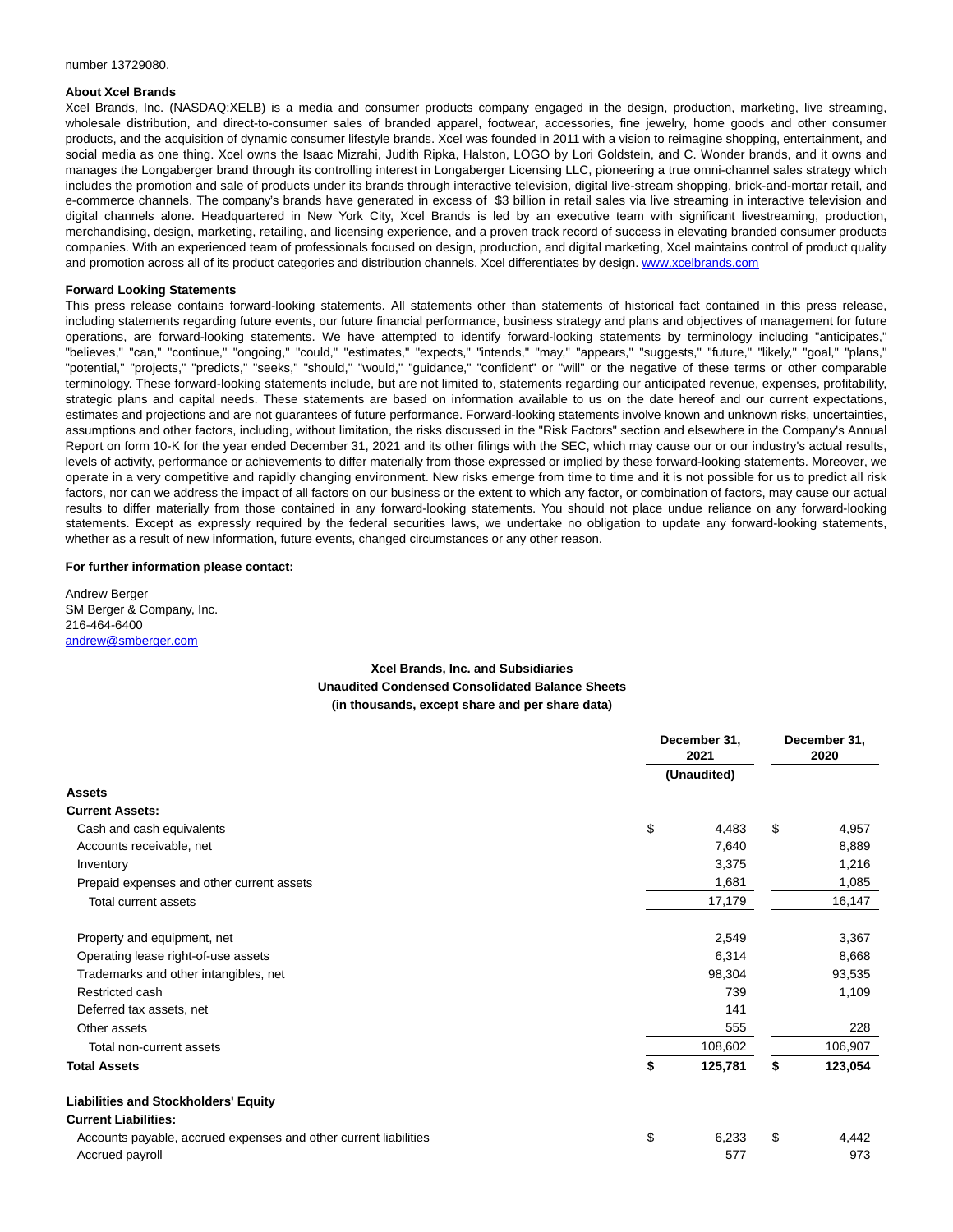| <b>Total Liabilities and Stockholders' Equity</b>                                                                                                                                 | \$<br>125,781 | \$<br>123,054 |
|-----------------------------------------------------------------------------------------------------------------------------------------------------------------------------------|---------------|---------------|
| <b>Total Stockholders' Equity</b>                                                                                                                                                 | 74,942        | 86,255        |
| Noncontrolling interest                                                                                                                                                           | 662           | 507           |
| Total Xcel Brands, Inc. stockholders' equity                                                                                                                                      | 74,280        | 85,748        |
| Accumulated deficit                                                                                                                                                               | (28, 779)     | (16, 595)     |
| Paid-in capital                                                                                                                                                                   | 103,039       | 102,324       |
| Common stock, \$.001 par value, 50,000,000 shares authorized, and 19,530,855 and 19,260,862<br>shares issued and outstanding at June 30, 2021 and December 31, 2020, respectively | 20            | 19            |
| <b>Stockholders' Equity:</b><br>Preferred stock, \$.001 par value, 1,000,000 shares authorized, none issued and outstanding                                                       |               |               |
| <b>Commitments and Contingencies</b>                                                                                                                                              |               |               |
| <b>Total Liabilities</b>                                                                                                                                                          | 50,839        | 36,799        |
| Total long-term liabilities                                                                                                                                                       | 40,322        | 26,483        |
| Other long-term liabilities                                                                                                                                                       | 0             | 224           |
| Deferred tax liabilities, net                                                                                                                                                     | 0             | 3,052         |
| Contingent obligations                                                                                                                                                            | 7,539         | 900           |
| Long-term debt, net, less current portion                                                                                                                                         | 25,531        | 13,838        |
| Long-term portion of operating lease obligation                                                                                                                                   | 7,252         | 8,469         |
| Long-Term Liabilities:                                                                                                                                                            |               |               |
| Total current liabilities                                                                                                                                                         | 10,517        | 10,316        |
| Current portion of long-term debt                                                                                                                                                 | 2,500         | 2,800         |
| Current portion of operating lease obligation                                                                                                                                     | 1,207         | 2,101         |
| Accrued consideration payable                                                                                                                                                     |               |               |

# **Xcel Brands, Inc. and Subsidiaries Unaudited Condensed Consolidated Statements of Operations (in thousands, except share and per share data)**

|                                                     | For the Three Months Ended<br>December 31, |         |    |           |    |           | For the Twelve Months Ended<br>December 31, |           |  |
|-----------------------------------------------------|--------------------------------------------|---------|----|-----------|----|-----------|---------------------------------------------|-----------|--|
|                                                     |                                            | 2021    |    | 2020      |    | 2021      |                                             | 2020      |  |
| <b>Revenues</b>                                     |                                            |         |    |           |    |           |                                             |           |  |
| Net licensing revenue                               | \$                                         | 4,491   | \$ | 4,877     | \$ | 21,876    | \$                                          | 20,255    |  |
| Net sales                                           |                                            | 3,607   |    | 2,603     |    | 16,056    |                                             | 9,193     |  |
| Net revenue                                         |                                            | 8,098   |    | 7,480     |    | 37,932    |                                             | 29,448    |  |
| Cost of goods sold (sales)                          |                                            | 2,904   |    | 1,533     |    | 10,667    |                                             | 5,456     |  |
| Gross profit                                        |                                            | 5,194   |    | 5,947     |    | 27,265    |                                             | 23,992    |  |
| Operating costs and expenses                        |                                            |         |    |           |    |           |                                             |           |  |
| Salaries, benefits and employment taxes             |                                            | 4,249   |    | 3,263     |    | 16,535    |                                             | 13,061    |  |
| Other selling, general and administrative expenses  |                                            | 4,773   |    | 2,590     |    | 14,364    |                                             | 9,743     |  |
| Stock-based compensation                            |                                            | (34)    |    | 70        |    | 720       |                                             | 850       |  |
| Depreciation and amortization                       |                                            | 1,881   |    | 1,428     |    | 6,830     |                                             | 5,497     |  |
| Government assistance - Paycheck Protection Program |                                            |         |    |           |    |           |                                             | (1,816)   |  |
| Asset impairment charges                            |                                            | 1,372   |    | 13,000    |    | 1,372     |                                             | 13,113    |  |
| Total operating costs and expenses                  |                                            | 12,241  |    | 20,351    |    | 39,821    |                                             | 40,448    |  |
| Other income                                        |                                            |         |    |           |    |           |                                             | 46        |  |
| Operating loss                                      |                                            | (7,047) |    | (14, 404) |    | (12, 556) |                                             | (16, 410) |  |
| Interest and finance expense                        |                                            |         |    |           |    |           |                                             |           |  |
| Interest expense - term loan debt                   |                                            | 553     |    | 294       |    | 1916      |                                             | 1,220     |  |
| Other interest and finance charges (income), net    |                                            | 20      |    | 2         |    | 147       |                                             | (27)      |  |
| Loss on extinguishment of debt                      |                                            | 695     |    |           |    | 1,516     |                                             |           |  |
| Total interest and finance expense                  |                                            | 1,268   |    | 296       |    | 3,579     |                                             | 1,193     |  |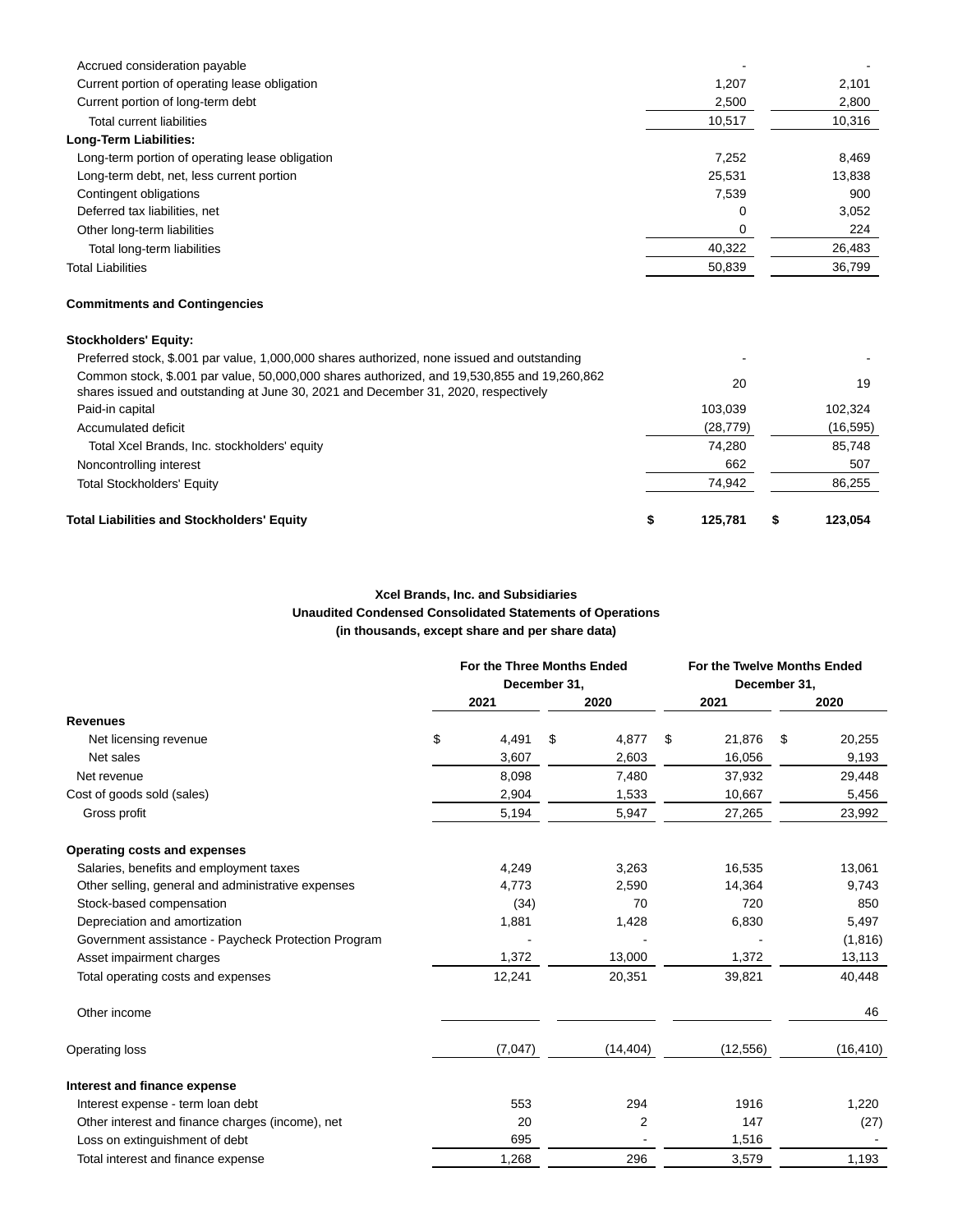| Loss before income taxes                                                  |    | (8,315)           |      | (14,700)          | (16, 135)         |      | (17,603)          |
|---------------------------------------------------------------------------|----|-------------------|------|-------------------|-------------------|------|-------------------|
| Income tax (benefit) provision                                            |    | (1,087)           |      | (4,249)           | (3, 106)          |      | (4, 518)          |
| <b>Net loss</b><br>Less: Net loss attributable to noncontrolling interest |    | (7, 228)<br>(285) |      | (10, 451)<br>(54) | (13,029)<br>(845) |      | (13,085)<br>(149) |
| Net loss attributable to Xcel Brands, Inc. stockholders                   | S  | (6,943)           | - \$ | $(10, 397)$ \$    | (12, 184)         | -S   | (12, 936)         |
| Loss per common share attributed to Xcel Brands, Inc.<br>stockholders:    |    |                   |      |                   |                   |      |                   |
| Basic net loss per share                                                  | \$ | $(0.35)$ \$       |      | $(0.54)$ \$       | (0.63)            | - \$ | (0.68)            |
| Weighted average number of common shares outstanding:                     |    |                   |      |                   |                   |      |                   |
| Basic and diluted weighted average common shares outstanding              |    | 19.567.318        |      | 19,233,633        | 19.455.987        |      | 19,117,460        |

# **Xcel Brands, Inc. and Subsidiaries Unaudited Condensed Consolidated Statements of Cash Flows (in thousands)**

|                                                                                        | For the Twelve Months Ended<br>December 31, |          |    |          |
|----------------------------------------------------------------------------------------|---------------------------------------------|----------|----|----------|
|                                                                                        |                                             | 2021     |    | 2020     |
| Cash flows from operating activities                                                   |                                             |          |    |          |
| Net loss                                                                               | \$                                          | (13,029) | \$ | (13,085) |
| Adjustments to reconcile net loss to net cash provided by operating activities:        |                                             |          |    |          |
| Depreciation and amortization expense                                                  |                                             | 6,830    |    | 5,497    |
| Asset impairment charges                                                               |                                             | 1,372    |    | 13,113   |
| Amortization of deferred finance costs                                                 |                                             | 308      |    | 95       |
| Stock-based compensation                                                               |                                             | 720      |    | 850      |
| Allowance for doubtful accounts                                                        |                                             | 102      |    | 1,042    |
| Loss on extinguishment of debt (non-cash portion)                                      |                                             | 1,516    |    |          |
| Deferred income tax benefit                                                            |                                             | (3, 192) |    | (4,382)  |
| Net Gain on sale of assets                                                             |                                             |          |    | (46)     |
| Changes in operating assets and liabilities:                                           |                                             |          |    |          |
| Accounts receivable                                                                    |                                             | 1,147    |    | 691      |
| Inventory                                                                              |                                             | (2, 159) |    | (317)    |
| Prepaid expenses and other assets                                                      |                                             | (818)    |    | 597      |
| Accounts payable, accrued expenses and other current liabilities                       |                                             | 1,228    |    | (496)    |
| Lease-related assets and liabilities                                                   |                                             | (581)    |    | (374)    |
| Net cash (used in) provided by operating activities                                    |                                             | (6, 556) |    | 3,185    |
| Cash flows from investing activities                                                   |                                             |          |    |          |
| Cash consideration for acquisition of Lori Goldstein assets                            |                                             | (3,661)  |    |          |
| Net proceeds from sale of assets                                                       |                                             |          |    | 46       |
| Purchase of other intangible assets                                                    |                                             | (39)     |    |          |
| Purchase of property and equipment                                                     |                                             | (1,095)  |    | (748)    |
| Net cash used in investing activities                                                  |                                             | (4, 795) |    | (702)    |
| Cash flows from financing activities                                                   |                                             |          |    |          |
| Proceeds from exercise of stock options                                                |                                             | 5        |    |          |
| Shares repurchased including vested restricted stock in exchange for withholding taxes |                                             | (16)     |    | (190)    |
| Cash contribution from non-controlling interest                                        |                                             | 1,000    |    | 300      |
| Proceeds from revolving loan debt                                                      |                                             |          |    |          |
| Proceeds from long-term debt                                                           |                                             | 54,000   |    |          |
| Payment of deferred finance costs                                                      |                                             | (2, 173) |    | (27)     |
| Payment of long-term debt                                                              |                                             | (41,750) |    | (2, 250) |
| Payment of breakage fees associated with extinguishment of long-term debt              |                                             | (559)    |    |          |
| Net cash provided by (used in) financing activities                                    |                                             | 10,507   |    | (2, 167) |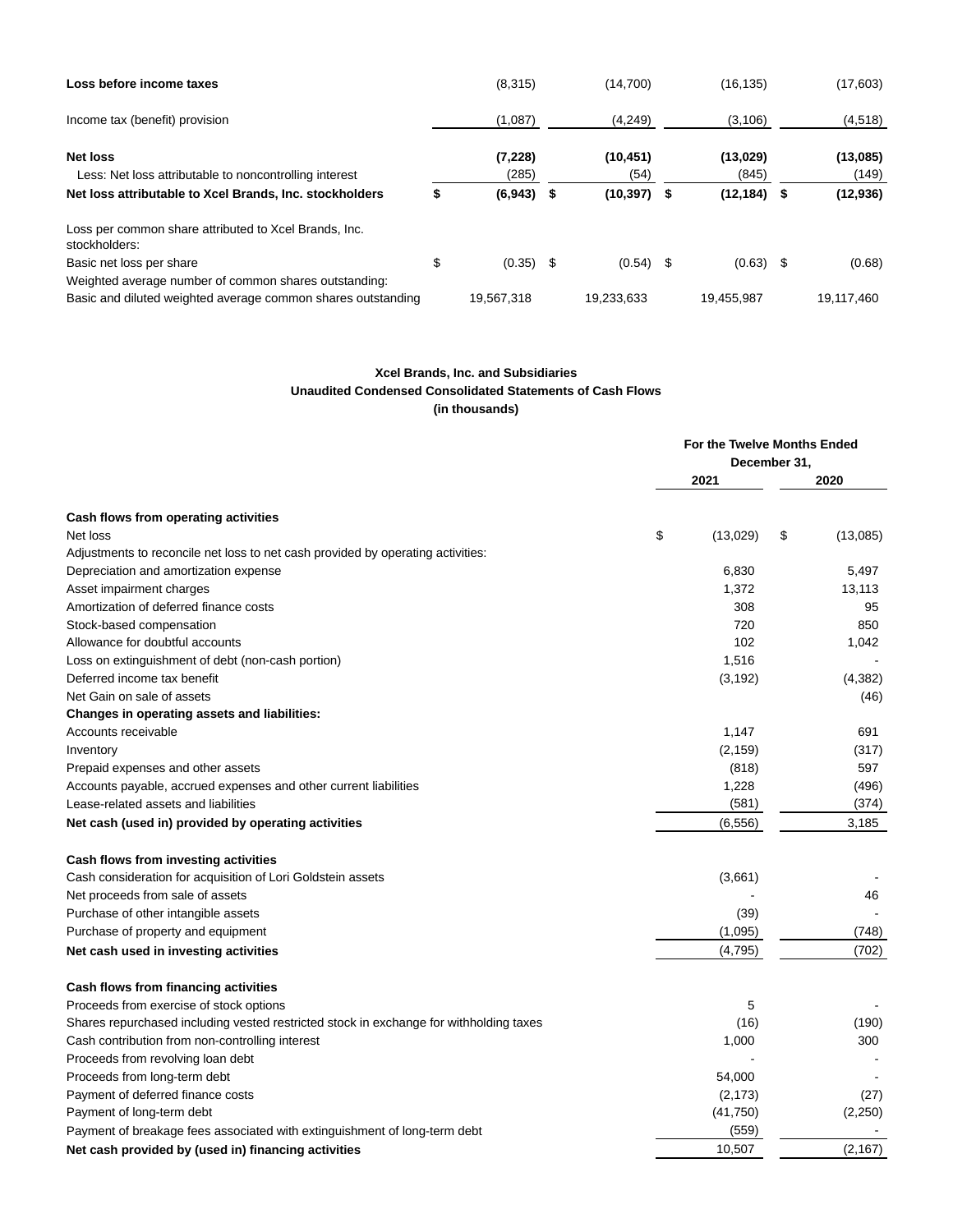| Net (decrease) increase in cash, cash equivalents, and restricted cash              | (844)       | 316         |
|-------------------------------------------------------------------------------------|-------------|-------------|
| Cash, cash equivalents, and restricted cash at beginning of period                  | 6,066       | 5,750       |
| Cash, cash equivalents, and restricted cash at end of period                        | \$<br>5,222 | \$<br>6,066 |
| Reconciliation to amounts on consolidated balance sheets:                           |             |             |
| Cash and cash equivalents                                                           | 4,483       | \$<br>4,957 |
| Restricted cash                                                                     | 739         | 1,109       |
| Total cash, cash equivalents, and restricted cash                                   | \$<br>5,222 | \$<br>6,066 |
| Supplemental disclosure of non-cash activities:                                     |             |             |
| Operating lease right-of-use asset                                                  | \$          | 797         |
| Operating lease obligation                                                          | \$          | 797         |
| Contingent obligation related to acquisition of Lori Goldstein assets at fair value | \$<br>6,639 | \$          |
| Liability for equity-based bonuses                                                  | \$<br>(13)  | \$<br>71    |
| Supplemental disclosure of cash flow information:                                   |             |             |
| Cash paid during the year for income taxes                                          | \$<br>1,799 | 1,128       |
| Cash paid during the year for interest                                              | 91          | \$<br>58    |

| (\$ in thousands)                                            |    | <b>Three Months Ended</b> |                      |                | For the Twelve Months Ended |                      |    |                      |  |
|--------------------------------------------------------------|----|---------------------------|----------------------|----------------|-----------------------------|----------------------|----|----------------------|--|
|                                                              |    | December 31.<br>2021      | December 31.<br>2020 |                |                             | December 31.<br>2021 |    | December 31.<br>2020 |  |
|                                                              |    | (Unaudited)               |                      | (Unaudited)    |                             | (Unaudited)          |    | (Unaudited)          |  |
| Net loss attributable to Xcel Brands, Inc. stockholders      | \$ | (6,943)                   |                      | $(10, 397)$ \$ |                             | (12, 184)            |    | (12, 936)            |  |
| Amortization of trademarks                                   |    | 1,520                     |                      | 1,109          |                             | 5,435                |    | 4,432                |  |
| Stock-based compensation                                     |    | (34)                      |                      | 70             |                             | 720                  |    | 850                  |  |
| Loss on extinguishment of debt                               |    | 695                       |                      |                |                             | 1,516                |    |                      |  |
| (Recovery of) costs in connection with potential acquisition |    |                           |                      | 52             |                             |                      |    | (158)                |  |
| Certain adjustments to allowance for doubtful accounts       |    |                           |                      |                |                             | 132                  |    | 971                  |  |
| Property and equipment impairment                            |    | 1,372                     |                      | 13,000         |                             | 1,372                |    | 13,113               |  |
| Gain on the sale of assets                                   |    |                           |                      |                |                             |                      |    | (46)                 |  |
| Deferred income tax benefit                                  |    | (1, 173)                  |                      | (4, 113)       |                             | (3, 192)             |    | (4,382)              |  |
| Non-GAAP net (loss) income                                   | \$ | (4, 563)                  | \$                   | (279)          |                             | (6,201)              | \$ | 1,844                |  |

|                                                              | <b>Three Months Ended</b> |             |              |             |              |             |      | For the Twelve Months Ended |  |  |
|--------------------------------------------------------------|---------------------------|-------------|--------------|-------------|--------------|-------------|------|-----------------------------|--|--|
|                                                              | December 31.              |             | December 31. |             | December 31. |             |      | December 31.                |  |  |
|                                                              |                           | 2021        |              | 2020        |              | 2021        |      |                             |  |  |
|                                                              |                           | (Unaudited) |              | (Unaudited) |              | (Unaudited) |      | (Unaudited)                 |  |  |
| Diluted loss per share                                       | \$                        | (0.35)      | - \$         | $(0.54)$ \$ |              | (0.63)      | - \$ | (0.68)                      |  |  |
| Amortization of trademarks                                   |                           | 0.08        |              | 0.06        |              | 0.28        |      | 0.23                        |  |  |
| Stock-based compensation                                     |                           |             |              |             |              | 0.04        |      | 0.04                        |  |  |
| Loss on extinguishment of debt                               |                           | 0.04        |              |             |              | 0.08        |      |                             |  |  |
| (Recovery of) costs in connection with potential acquisition |                           |             |              |             |              |             |      | (0.01)                      |  |  |
| Certain adjustments to allowance for doubtful accounts       |                           |             |              |             |              | 0.01        |      | 0.05                        |  |  |
| Property and equipment impairment                            |                           | 0.07        |              | 0.67        |              | 0.07        |      | 0.69                        |  |  |
| Deferred income tax benefit                                  |                           | (0.06)      |              | (0.21)      |              | (0.17)      |      | (0.22)                      |  |  |
| Non-GAAP diluted EPS                                         | \$                        | (0.22)      | \$           | $(0.02)$ \$ |              | (0.32)      | -\$  | 0.10                        |  |  |
| Non-GAAP weighted average diluted shares                     |                           | 19.567.318  |              | 19.323.078  |              | 19.455.987  |      | 19.152.569                  |  |  |

| (\$ in thousands)<br>Net loss attributable to Xcel Brands, Inc. stockholders | <b>Three Months Ended</b>  |  | For the Twelve Months Ended |      |              |              |          |
|------------------------------------------------------------------------------|----------------------------|--|-----------------------------|------|--------------|--------------|----------|
|                                                                              | December 31.               |  | December 31.                |      | December 31, | December 31. |          |
|                                                                              | 2021                       |  | 2020                        | 2021 |              | 2020         |          |
|                                                                              | (Unaudited)<br>(Unaudited) |  | (Unaudited)                 |      | (Unaudited)  |              |          |
|                                                                              | (6,943)                    |  | (10, 397)                   |      | (12, 184)    |              | (12,936) |
| Depreciation and amortization                                                | 881. ا                     |  | 1.428                       |      | 6.830        |              | 5,497    |